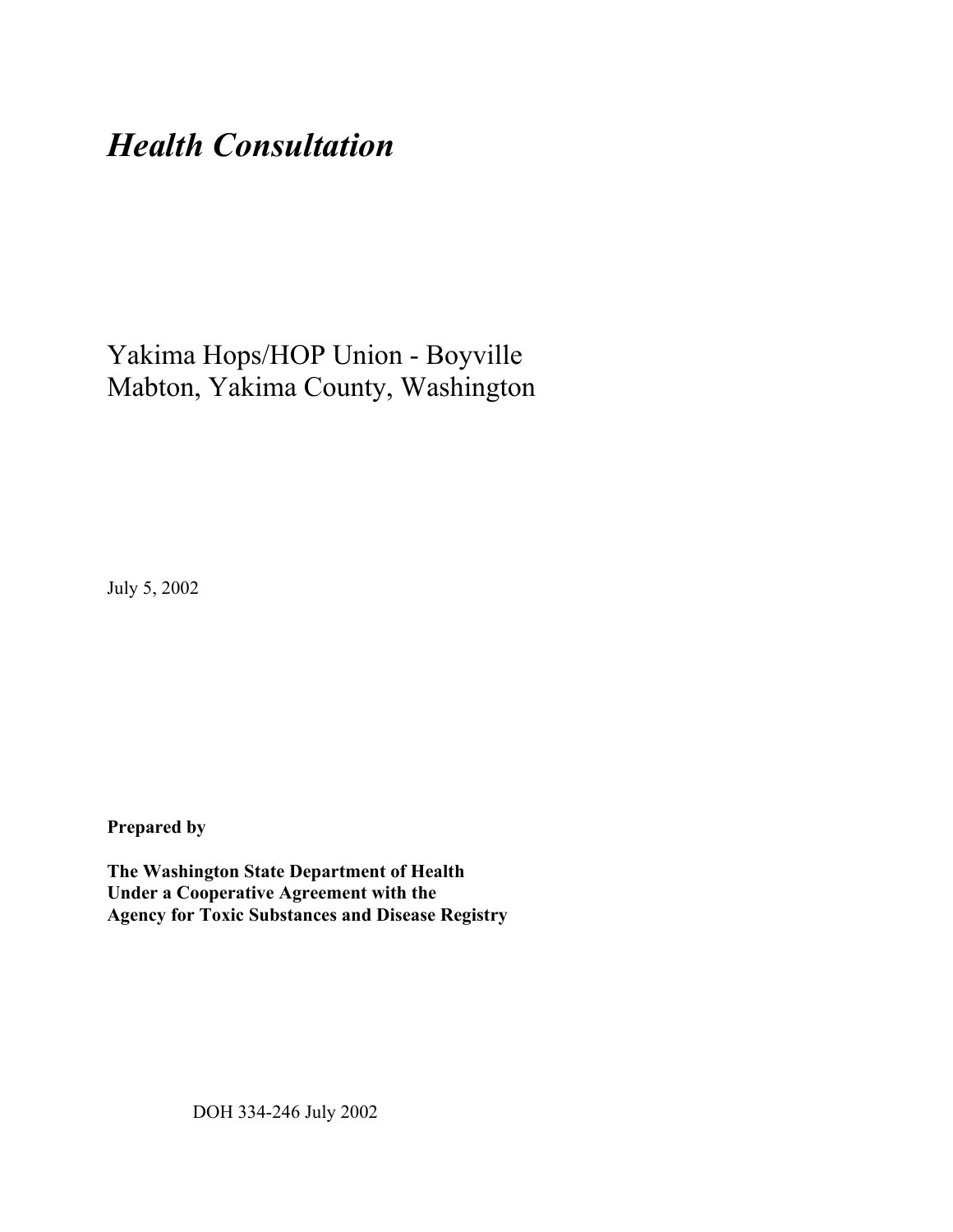#### **Foreword**

The Washington State Department of Health (DOH) has prepared this health consultation in cooperation with the Agency for Toxic Substances and Disease Registry (ATSDR), Office of Tribal Affairs (OTA). OTA responds to tribal requests for help with tribal-specific environmental health needs related to hazardous waste sites and pollution. OTA provides a point-of-contact for tribes to access ATSDR and its many environmental public health programs, including agreement state programs such as DOH. ATSDR is part of the U.S. Department of Health and Human Services and is the principal federal public health agency responsible for health issues related to hazardous waste. This health consultation was prepared in accordance with methodologies and guidelines developed by ATSDR.

The purpose of this health consultation is to identify and prevent harmful human health effects resulting from exposure to hazardous substances in the environment. Health consultations focus on specific health issues so that DOH can respond quickly to requests from concerned tribal residents or agencies for health information on hazardous substances. DOH evaluates sampling data collected from a hazardous waste site, determines whether exposures have occurred or could occur, reports any potential harmful effects, and recommends actions to protect public health. The findings in this report are relevant to conditions at the site during the time of the site visit on January 14, 2002, and should not necessarily be relied upon if conditions change at a later date.

For additional information or questions regarding DOH, ATSDR, OTA, or the contents of this Health Consultation, please call the health advisor who prepared this document:

Stephen P. Matthews Washington State Department of Health Office of Environmental Health Assessments P.O. Box 47846 Olympia, WA 98504-7846 1-877-485-7316 Website: [http://www.doh.wa.gov/](http://www.doh.wa.gov/consults)consults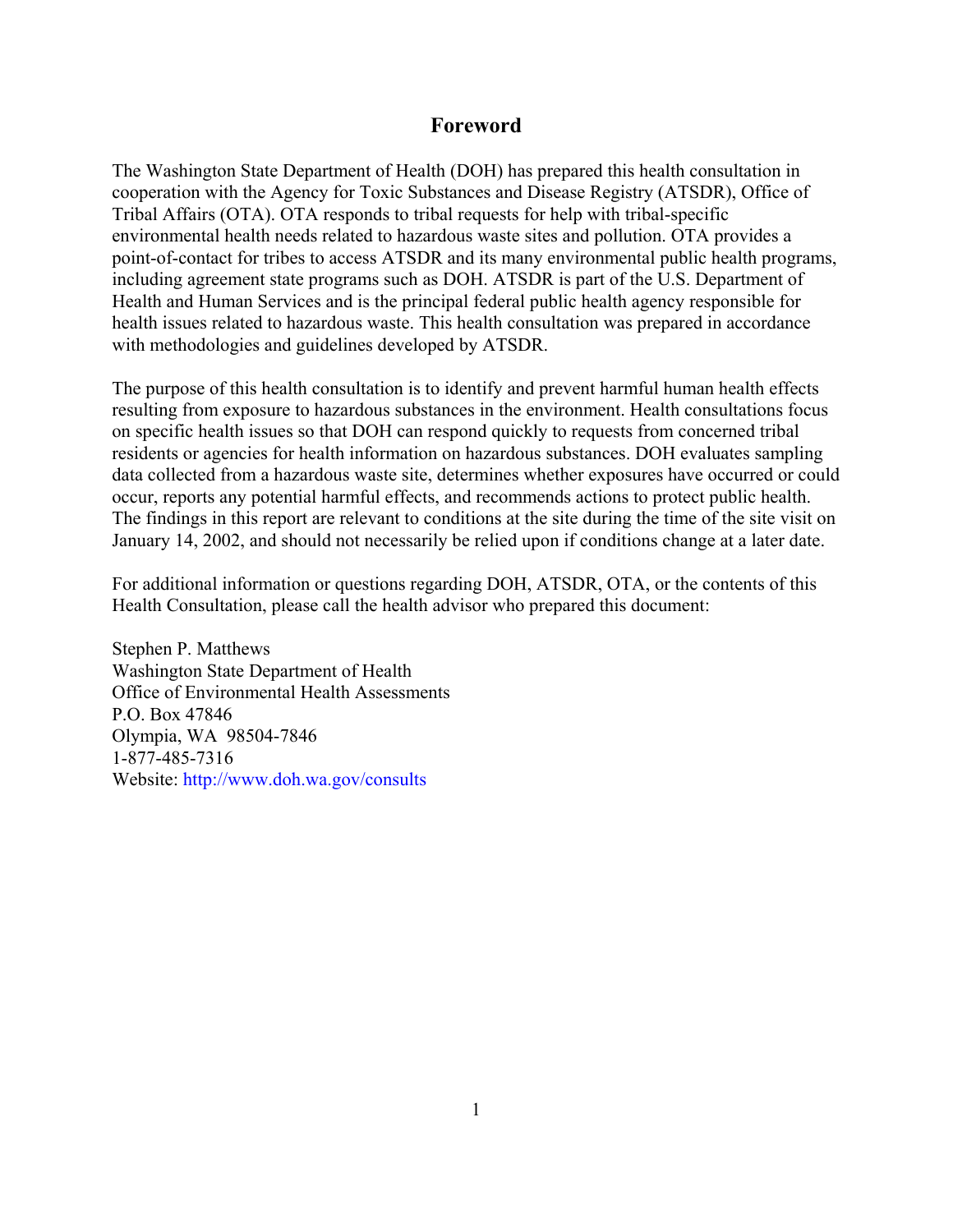## **Glossary**

| <b>Agency for Toxic</b><br><b>Substances and</b><br><b>Disease Registry</b><br>(ATSDR) | The principal federal public health agency involved with<br>hazardous waste issues, responsible for preventing or reducing<br>the harmful effects of exposure to hazardous substances on<br>human health and quality of life. ATSDR is part of the U.S.<br>Department of Health and Human Services.                                 |
|----------------------------------------------------------------------------------------|-------------------------------------------------------------------------------------------------------------------------------------------------------------------------------------------------------------------------------------------------------------------------------------------------------------------------------------|
| <b>Aquifer</b>                                                                         | An underground formation composed of materials such as<br>sand, soil, or gravel that can store and/or supply groundwater<br>to wells and springs.                                                                                                                                                                                   |
| <b>Cancer Risk</b><br><b>Evaluation Guide</b><br>(CREG)                                | The concentration of a chemical in air, soil or water that is<br>expected to cause no more than one excess cancer in a million<br>persons exposed over a lifetime. The CREG is a <i>comparison</i><br><i>value</i> used to select contaminants of potential health concern<br>and is based on the <i>cancer slope factor</i> (CSF). |
| <b>Chronic</b>                                                                         | A long period of time. A chronic exposure is one which lasts<br>for a year or longer.                                                                                                                                                                                                                                               |
| <b>Comparison value</b>                                                                | A concentration of a chemical in soil, air or water that, if<br>exceeded, requires further evaluation as a contaminant of<br>potential health concern. The terms comparison value and<br>screening level are often used synonymously.                                                                                               |
| Contaminant                                                                            | Any chemical that exists in the environment or living<br>organisms that is not normally found there.                                                                                                                                                                                                                                |
| <b>Environmental Media</b><br><b>Evaluation Guide</b><br>(EMEG)                        | A concentration in air, soil, or water below which adverse<br>non-cancer health effects are not expected to occur. The<br>EMEG is a comparison value used to select contaminants of<br>potential health concern and is based on ATSDR's minimal<br>risk level (MRL).                                                                |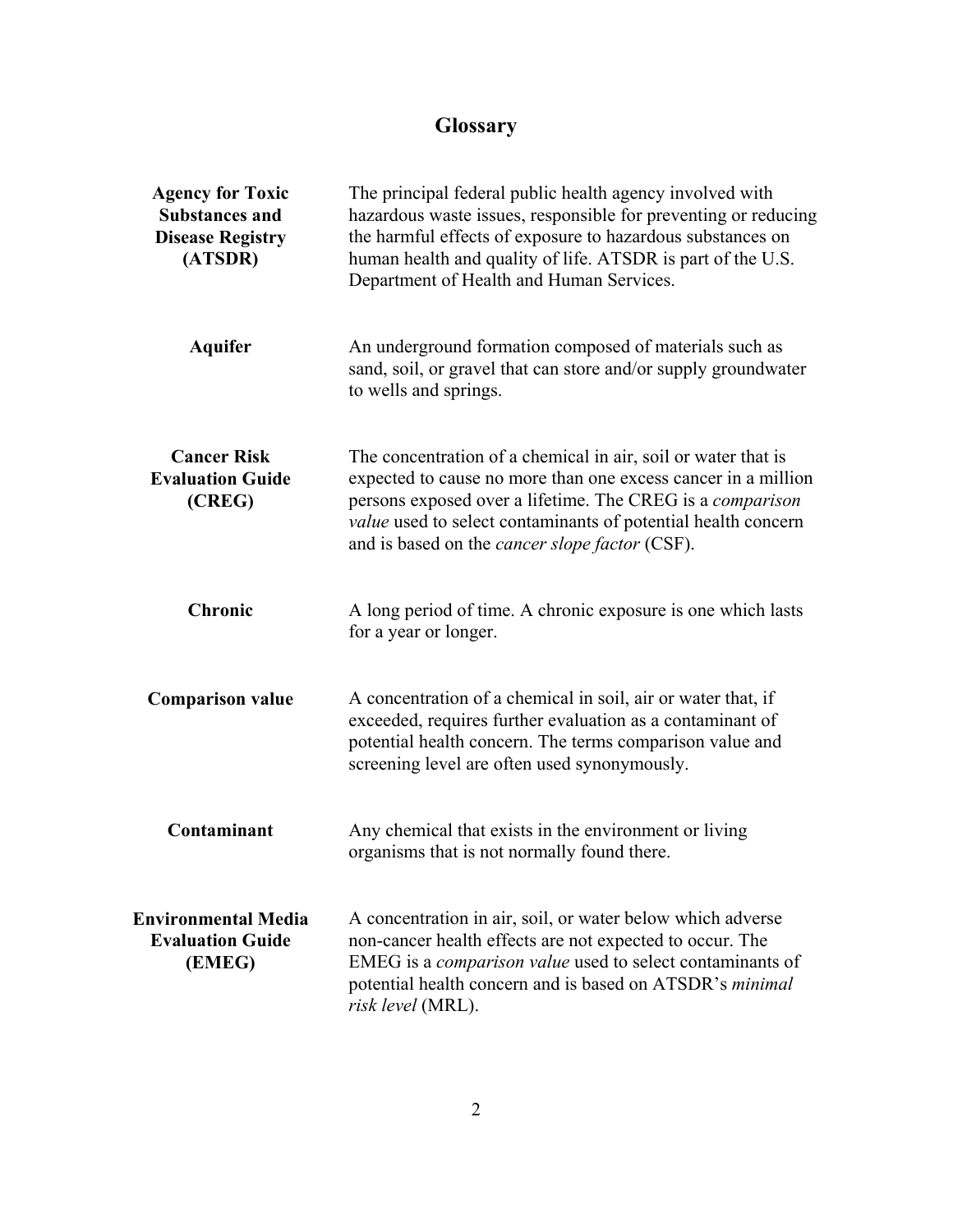| <b>Exposure</b>                                     | Contact with a chemical by swallowing, by breathing, or by<br>direct contact (such as through the skin or eyes). Exposure<br>may be short-term (acute) or long-term (chronic).                                                                                                                |  |  |
|-----------------------------------------------------|-----------------------------------------------------------------------------------------------------------------------------------------------------------------------------------------------------------------------------------------------------------------------------------------------|--|--|
| Groundwater                                         | Water found underground that fills pores between materials<br>such as sand, soil, or gravel. In aquifers, groundwater often<br>occurs in quantities where it can be used for drinking water,<br>irrigation, and other purposes.                                                               |  |  |
| <b>Hazardous substance</b>                          | Any material that poses a threat to public health and/or the<br>environment. Typical hazardous substances are materials that<br>are toxic, corrosive, ignitable, explosive, or chemically<br>reactive.                                                                                        |  |  |
| Indeterminate public<br>health hazard               | Sites for which no conclusions about public health hazard can<br>be made because data are lacking.                                                                                                                                                                                            |  |  |
| <b>Maximum</b><br><b>Contaminant Level</b><br>(MCL) | A drinking water regulation established by the federal Safe<br>Drinking Water Act. It is the maximum permissible<br>concentration of a contaminant in water that is delivered to the<br>free flowing outlet of the ultimate user of a public water<br>system. MCLs are enforceable standards. |  |  |
| Media                                               | Soil, water, air, plants, animals, or any other part of the<br>environment that can contain contaminants.                                                                                                                                                                                     |  |  |
| <b>Minimal Risk Level</b><br>(MRL)                  | An amount of chemical that gets into the body (i.e., dose)<br>below which health effects are not expected. MRLs are<br>derived by ATSDR for acute, intermediate, and chronic<br>duration exposures by the inhalation and oral routes.                                                         |  |  |
| <b>Monitoring wells</b>                             | Special wells drilled at locations on or off a hazardous waste<br>site so water can be sampled at selected depths and studied to<br>determine the movement of groundwater and the amount,<br>distribution, and type of contaminant.                                                           |  |  |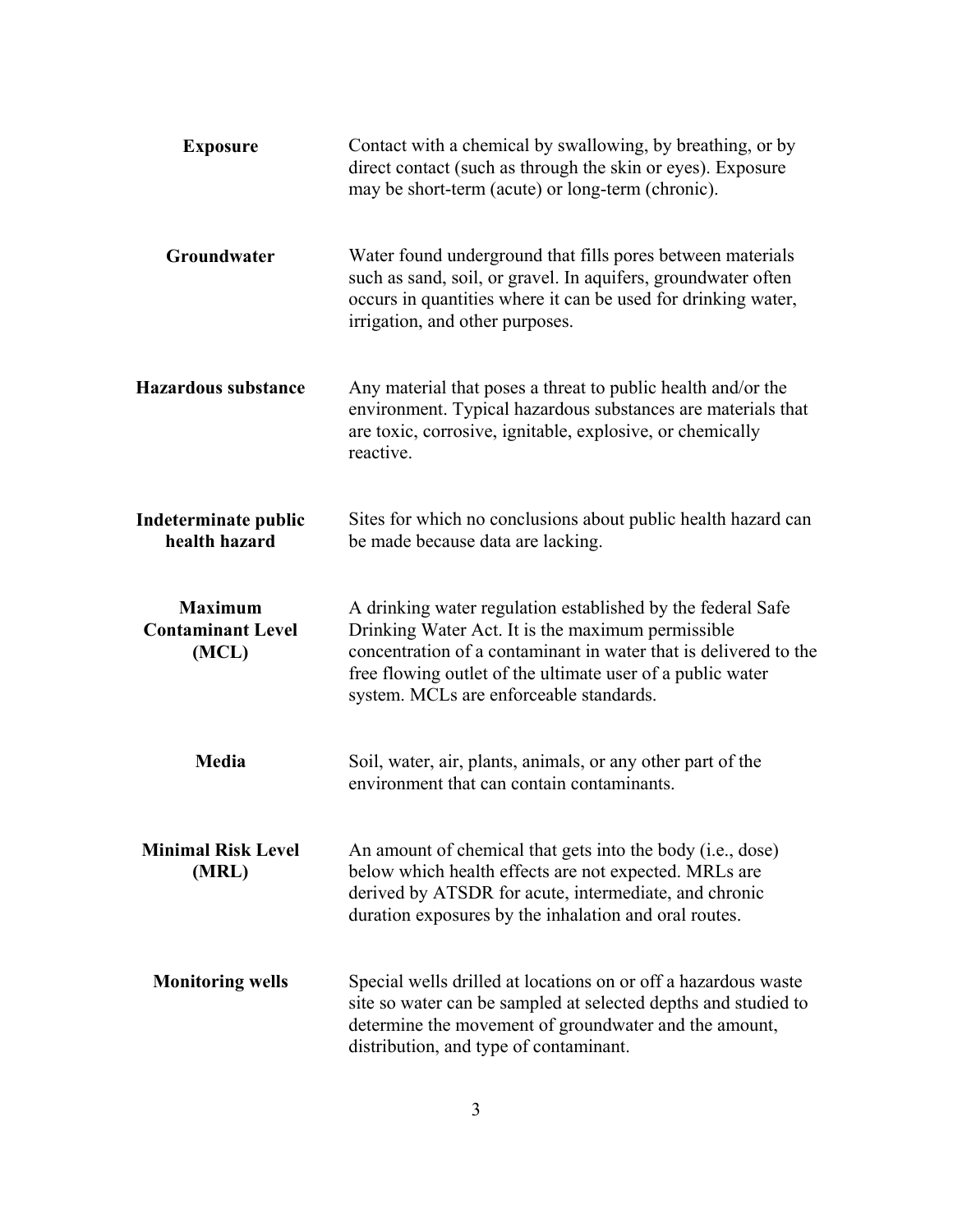| No apparent public<br>health hazard                                     | Sites where human exposure to contaminated media is<br>occurring or has occurred in the past, but the exposure is<br>below a level of health hazard.                                                                                                                       |  |  |
|-------------------------------------------------------------------------|----------------------------------------------------------------------------------------------------------------------------------------------------------------------------------------------------------------------------------------------------------------------------|--|--|
| No public health<br>hazard                                              | Sites for which data indicate no current or past exposure or no<br>potential for exposure and therefore no health hazard.                                                                                                                                                  |  |  |
| <b>Oral Reference Dose</b><br>(RfD)                                     | An amount of chemical ingested into the body (i.e., dose)<br>below which health effects are not expected. RfDs are<br>published by EPA.                                                                                                                                    |  |  |
| Plume                                                                   | An area of contaminants in a specific media such as<br>groundwater.                                                                                                                                                                                                        |  |  |
| <b>Reference Dose</b><br><b>Media Evaluation</b><br><b>Guide (RMEG)</b> | A concentration in air, soil, or water below which adverse<br>non-cancer health effects are not expected to occur. The<br>EMEG is a <i>comparison value</i> used to select contaminants of<br>potential health concern and is based on EPA's oral reference<br>dose (RfD). |  |  |
| <b>Remedial</b><br>investigation                                        | A study designed to collect the data necessary to determine the<br>nature and extent of contamination at a site.                                                                                                                                                           |  |  |
| Route of exposure                                                       | The way in which a person my contact a chemical substance<br>that includes ingestion, skin contact and breathing.                                                                                                                                                          |  |  |
| <b>U.S. Environmental</b><br><b>Protection Agency</b><br>(EPA)          | Established in 1970 to bring together parts of various<br>government agencies involved with the control of pollution.                                                                                                                                                      |  |  |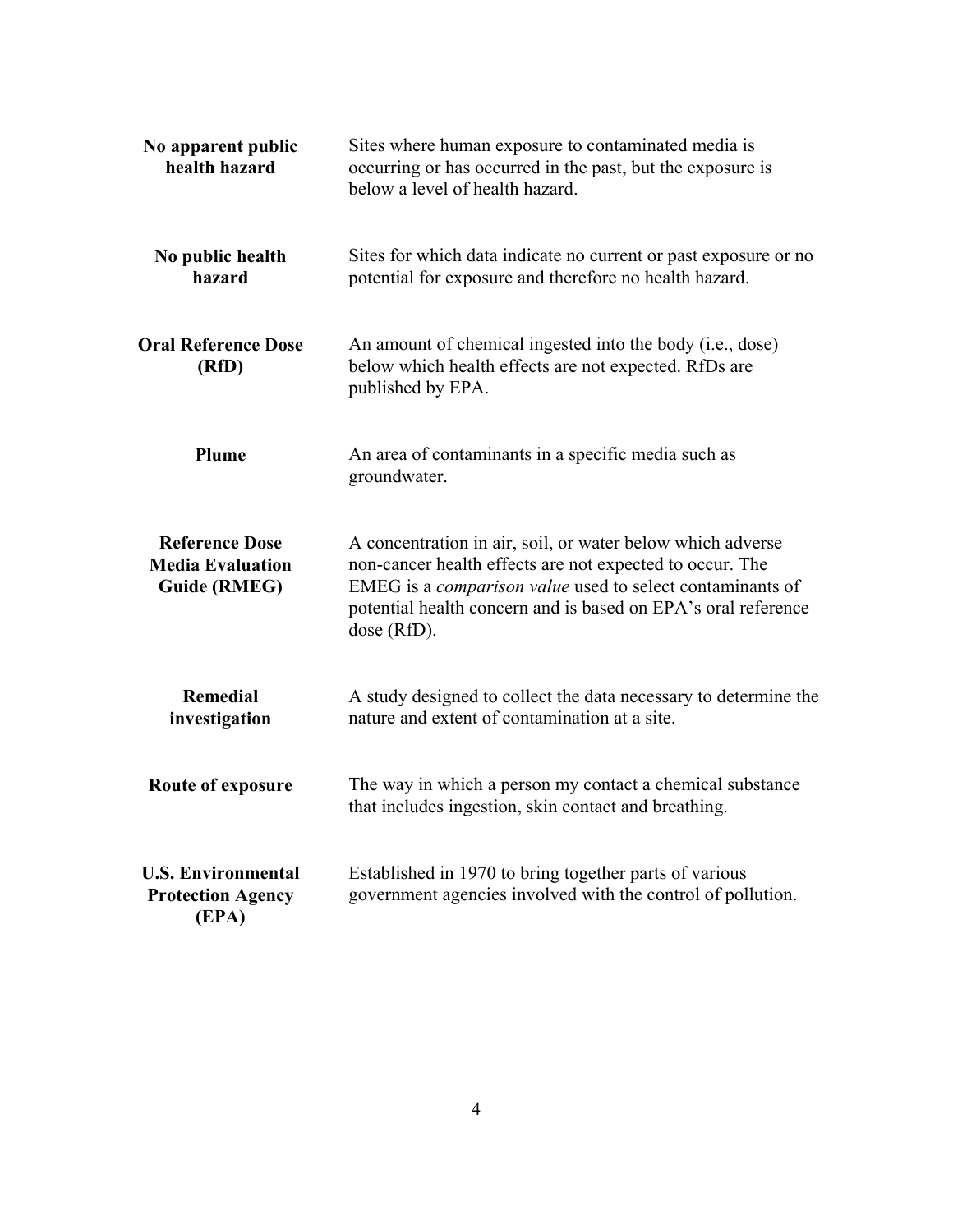#### **Background and Statement of Issues**

The Washington State Department of Health (DOH) prepared this health consultation at the initial request of the Yakima County Health District, and later by the US Environmental Protection Agency (EPA) to evaluate potential human health risks associated with the release of pentachlorophenol (PCP) in soil and groundwater at the Boyville hop field and storage area. DOH prepares health consultations under a cooperative agreement with the Agency for Toxic Substances and Disease Registry (ATSDR).

The Boyville hop ranch, referred to herein as "Boyville," is owned by Yakima Hops, Inc., also known as Hop Union USA, Inc. Boyville is a 120.11-acre site located near the intersection of Monroe Street and 1<sup>st</sup> Avenue on the northwest side of Mabton, Washington. Boyville is situated in an agricultural area on a table top shelf overlooking wetland areas (Figure 1).<sup>1</sup>

The nearest residence is located approximately one quarter mile to the southeast, followed by other residences and the town of Mabton. To the immediate north of the site, the terrain drops down approximately 25 feet into an area of wetlands and small lakes that drain into the Yakima River. The terrain also drops down on the west side of the site into an irrigation pond.

A site visit was performed by DOH on January 14, 2002. As part of the site visit, a site meeting was held by the Yakima Indian Nation Division of Natural Resources Environmental Program (YNEP), US Environmental Protection Agency (EPA), US Department of Interior-Bureau of Indian Affairs (BIA), AMEC Earth & Environmental (AMEC), and a Yakima Nation Tribal Marshal. AMEC has been contracted by Yakima Hops for conducting an environmental site assessment.

The site is comprised of five dip tanks for soaking the downside ends of wooden poles with PCP in a diesel carrier. The tanks were empty during the site visit, however, there were stockpiled treated poles on site. Three groundwater monitoring wells were observed where soil samples were also taken. A fourth monitoring well was being proposed for installation approximately 50 feet northeast (downgradient) of the dip tanks. The irrigation pond (to the west) was dry at the time of the site visit. To the south and east are hop fields (Figure  $2$ ).<sup>2</sup> Boyville has been used for producing hops since the early 1950s. The process requires netting above the hops held up by poles. These poles have been treated with PCP during the past 10 years.

Soil and groundwater was sampled for PCP, total petroleum hydrocarbons (TPH), polynuclear aromatic hydrocarbons (PAHs), dioxins, heavy metals, and leachable arsenic and chromium.

Soil samples were taken from direct-push soil borings and groundwater monitoring well borings. The highest subsurface concentration of PCP was 1,010 mg/kg on the adjacent west side of the dip tanks at a depth of 8 feet. The highest concentration of PCP in surface soil was 595 mg/kg between two of the dip tanks. The highest concentration of TPH-D was 16,100 mg/kg on the adjacent east side of the dip tanks at 10 feet below ground surface (bgs). The highest TPH-D concentration at the surface was 7,950 mg/kg between two of the dip tanks (Table 1). An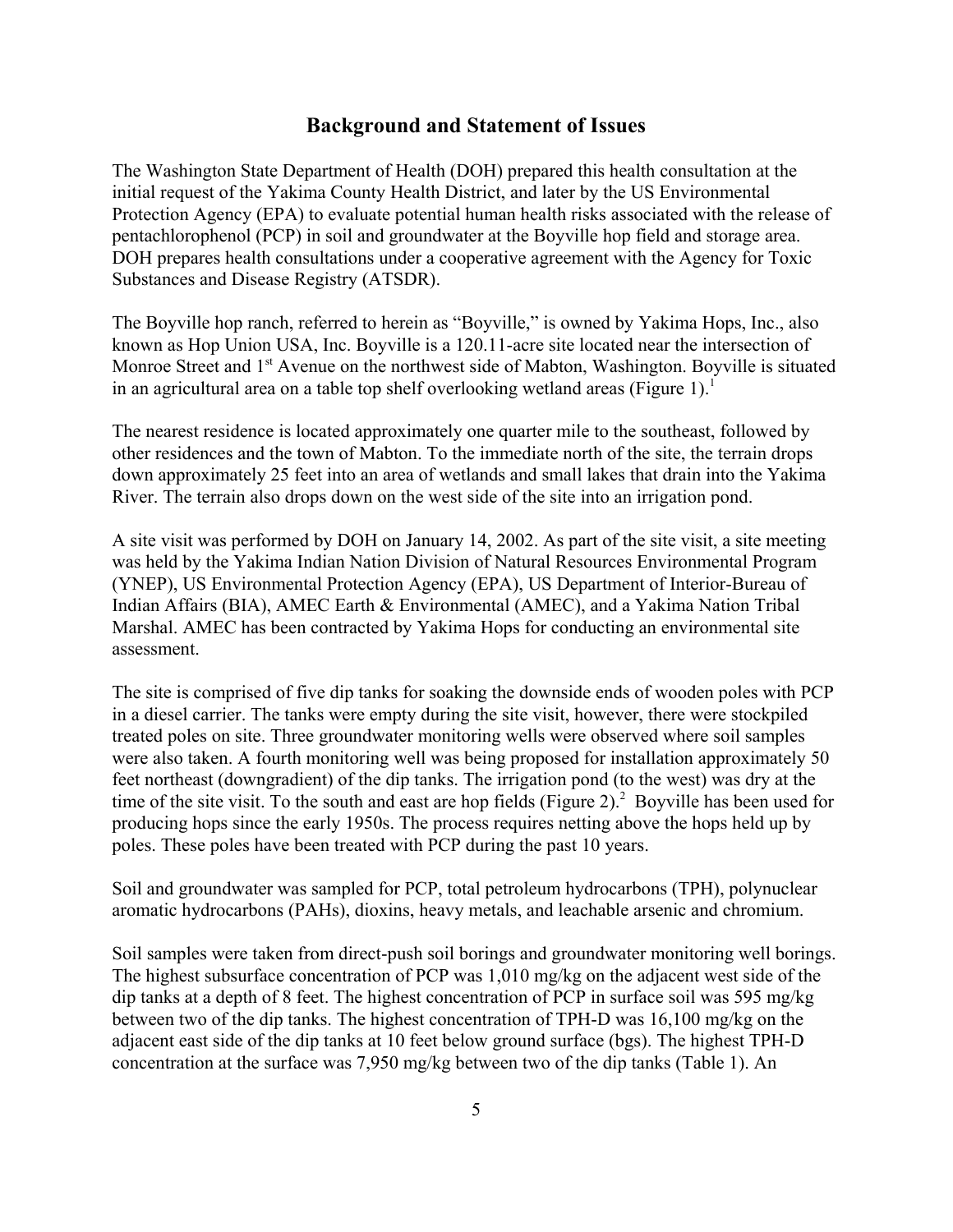estimated 300 cubic yards of soil contaminated with PCP and diesel is being proposed for remediation through off-site disposal or treatment. The approximate area for proposed excavation is 60 by 35 feet.

| Contaminant       | <b>Maximum</b><br>surface<br>concentration<br>(mg/kg) | <b>Maximum</b><br>sub-surface<br>concentration<br>(mg/kg) | Comparison<br>Value<br>(mg/kg) | Comparison<br>Value<br>Reference |
|-------------------|-------------------------------------------------------|-----------------------------------------------------------|--------------------------------|----------------------------------|
| <b>PCP</b>        | 595                                                   | 1,010                                                     | b                              | <b>CREG</b>                      |
| <b>TPH-Diesel</b> | 7,950                                                 | 16,100                                                    | 2,000                          | <b>Child RMEG</b>                |

| <b>Table 1.</b> Contaminants of concern detected in soil at the Boyville Hop Ranch |
|------------------------------------------------------------------------------------|
| located in Mabton, WA                                                              |

CREG - Cancer Risk Evaluation Guide

 Child RMEG - ATSDR's Environmental Media Evaluation Guide (EMEG) based on EPAs Oral Reference Dose. No health comparison value was available for TPH so the RMEG for pyrene was used as a surrogate.

Depth to groundwater is approximately 20 feet below ground surface. The highest concentration of PCP in groundwater (27 ug/l) was found near the dip tanks. Lower concentrations were found downgradient (north of the dip tank area) at 10 ug/l and 4.1 ug/l. The highest concentration of TPH-D in groundwater was 1,920 ug/l adjacent to the northwest side of the dip tanks (Table 2). Groundwater flow direction has more recently been established as northeast rather than straight north.

**Table 2.** Contaminants of concern detected in on-site groundwater monitoring wells at the Boyville Hop Ranch located in Mabton, WA

| Contaminant | <b>Maximum</b><br>concentration<br>(ug/l) | <b>Comparison Value</b><br>$\left(\frac{ug}{l}\right)$ | <b>Comparison Value</b><br>Reference |
|-------------|-------------------------------------------|--------------------------------------------------------|--------------------------------------|
| <b>PCP</b>  | 27                                        | 0 <sup>3</sup>                                         | <b>CREG</b>                          |
| TPH-D       | 1920                                      | 300                                                    | Child RMEG                           |

CREG - ATSDR's Cancer Risk Evaluation Guide

Child RMEG - ATSDR's Environmental Media Evaluation Guide (EMEG) based on EPAs Oral Reference Dose. No health comparison value was available for TPH so the RMEG for pyrene was used as a surrogate.

#### **Discussion**

Site environmental sampling data were screened using federal (ATSDR and EPA), health-based criteria (comparison values). Comparison values are media-specific concentrations used to select environmental contaminants for further evaluation. Contaminant concentrations below comparison values are unlikely to pose a health threat, and were not further evaluated in this health consultation. Contaminant concentrations exceeding comparison values do not necessarily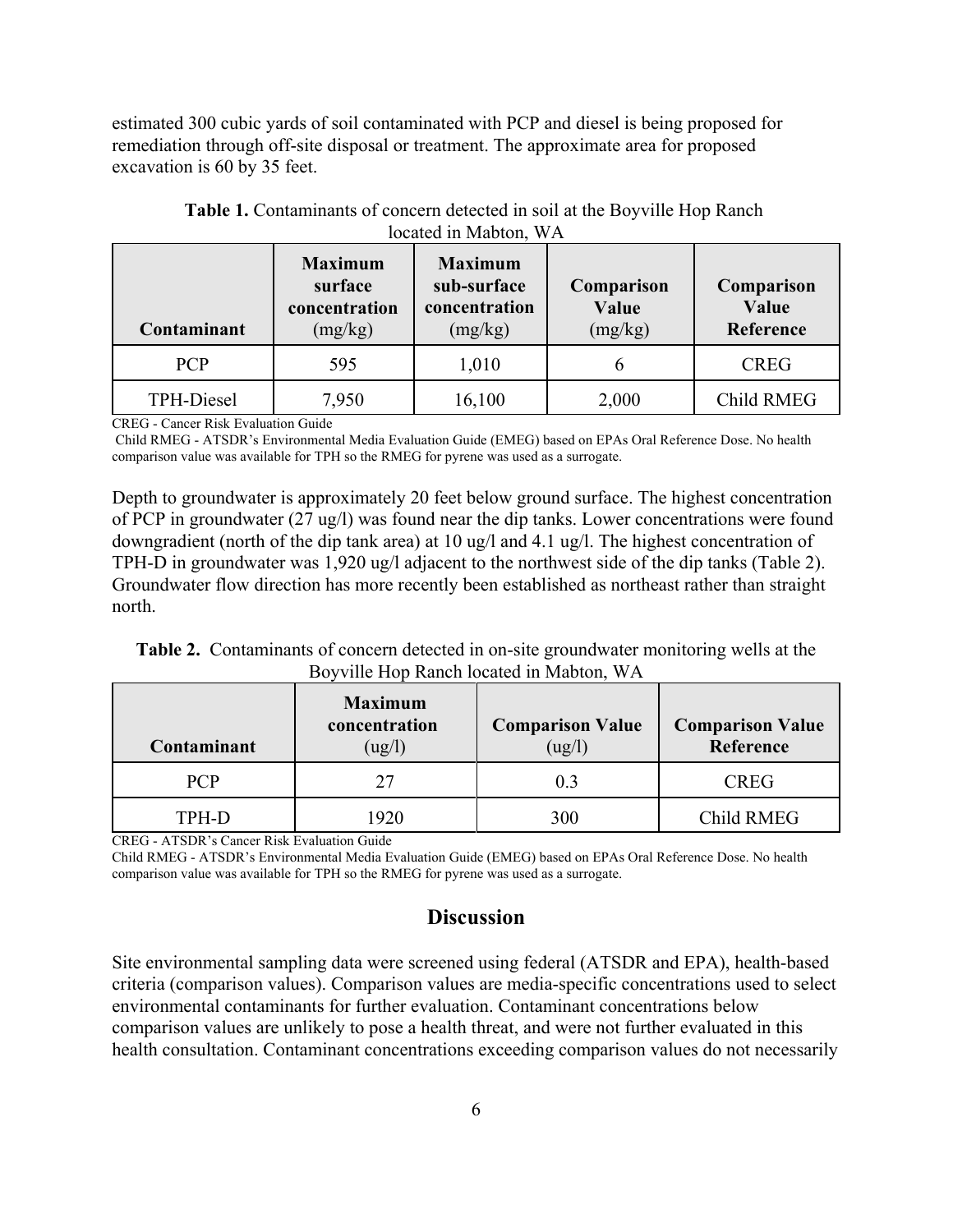pose a health threat, but were further evaluated to determine whether they are at levels which could result in adverse human health effects.

#### *Groundwater*

PCP and TPH-D are the only groundwater contaminants that exceed available health comparison values. The maximum concentration of PCP found in groundwater (27 mg/l) exceeds both its health comparison value of 0.3 ug/l and the maximum contaminant level (MCL) of 1 ug/l. MCLs are enforceable standards established for public drinking water supplies. The maximum concentration of TPH-D found in groundwater (1,920 ug/l) exceeds it's comparison value of 300 ug/l. Since there is no comparison value for TPH-D, the value for pyrene was used as surrogate. Pyrene is considered as a surrogate for the entire group of aromatic petroleum hydrocarbons, and is the most toxic non-carcinogenic PAH. Both of these maximum detections in groundwater were found near the dip tanks at a depth of 10 feet below ground surface.

The nearest drinking water well is located approximately one quarter mile southeast of the site. Groundwater appears to move northeast from the site indicating that this drinking water well is crossgradient of a potential contaminant plume. This well does not appear to have been sampled in order to confirm the absence of contamination. No other wells are located in the area. It is, therefore, unlikely that exposure to contaminants in groundwater is occurring.

Other potential human health pathways could include children playing along the shore of the wetland area. Groundwater contamination near the dip tanks could potentially leach from the dip tank area northward toward the wetland area and cause contamination along the shore. This could be a potential pathway if children frequent the area. However, a neighbor whose residence overlooks the area indicated that children have not been seen playing along the shore of the wetland. It is, therefore, unlikely that exposure to potential contaminants in sediment is occurring.

Another potential pathway is contamination of the irrigation pond on the west side of the dip tanks. This pond is approximately five acres in size and 25 feet lower in elevation of the PCP dip tanks. This water is used for irrigation of hops and could cause the hops to be contaminated and spread to the brewing process. There has been no surface or sediment sampling of this pond. However, it is unlikely that exposure from contaminated hops is occurring because this pond is upgradient of the dip tanks, and the irrigation of hops is applied on the ground only and not sprinkled from overhead, thus preventing contamination to the hops themselves.

#### *Soil*

The maximum concentration of PCP in soil is 1,010 mg/kg at a depth of 10 feet below ground surface. This exceeds the child EMEG health comparison value of 50 mg/kg, and the CREG comparison value of 6 mg/kg. However, the depth of this contamination is approximately 10 feet below ground level and, therefore, inaccessible to area children. The highest concentration of PCP in surface soil is 595 mg/kg, exceeding the CREG comparison value of 6 mg/kg. Since the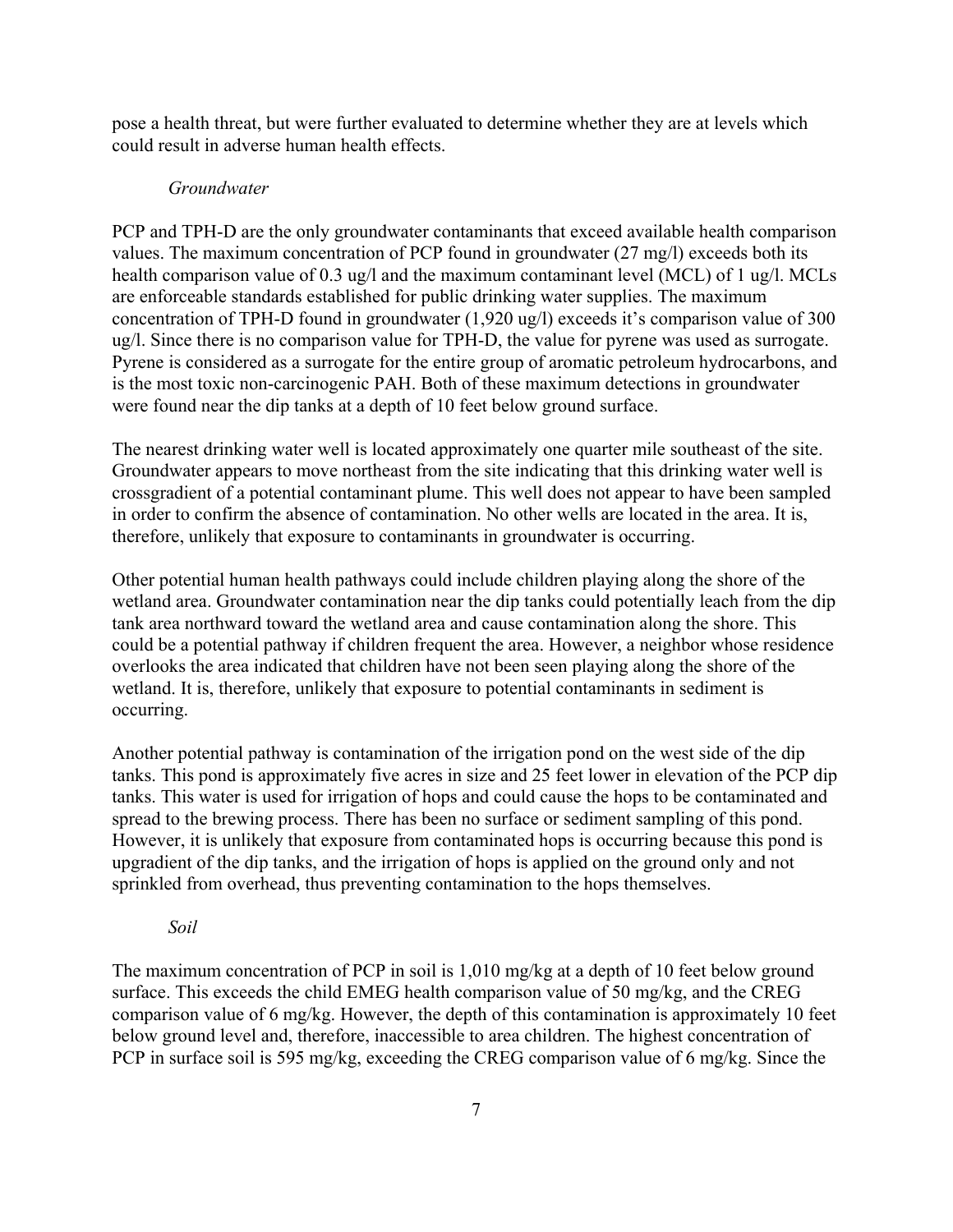dip tank area is not restricted, direct contact with soil near the tank could be a pathway of concern for area children. However, statements from nearby residents overlooking the area stated that they have never seen children playing in the storage/dip tank area. The possibility of exposure for adults working in the area is unlikely or will be infrequent since the dip tanks are no longer being used.

The highest subsurface concentration of TPH-D was 16,100 mg/kg on the adjacent east side of the dip tanks at 10 feet below ground surface (bgs). The highest TPH-D concentration at the surface was 7,950 mg/kg between two of the dip tanks. This exceeds the comparison value of 2,000 mg/kg. As stated above, children have not been seen playing in this area.

#### *Child Health Initiative: Developmental/Reproductive Effects*

ATSDR's Child Health Initiative recognizes that the unique vulnerabilities of infants and children deserve special emphasis with regard to exposures to environmental contaminants. Infants, young children, and the unborn may be at greater risk than adults from exposure to particular contaminants. Exposure during key periods of growth and development may lead to malformation of organs (teratogenesis), disruption of function, and even premature death. In certain instances, maternal exposure, via the placenta, could adversely effect the unborn child.

After birth, children may receive greater exposures to environmental contaminants than adults. Children are often more likely to be exposed to contaminants from playing outdoors, ingesting food that has come into contact with hazardous substances, or breathing soil and dust. Pound for pound body weight, children drink more water, eat more food, and breathe more air than adults. For example, in the United States, children in the first 6 months of life drink 7 times as much water per pound as the average adult. The implication for environmental health is that, by virtue of children's lower body weight, given the same exposures, they can receive significantly higher relative contaminant doses than adults.

DOH evaluated the likelihood of adverse health effects for young children potentially exposed to the detected contaminants in groundwater, shoreline sediment and surface water, and surface soil near the dip tanks. In the absence of completed exposure pathways, no adverse health effects would be expected to result from exposure to pentachlorophenol and diesel. It does not appear that children have routinely played in the dip tank area, but this area appears to be unrestricted and could be accessed by children.

#### **Conclusions**

1. Surface soil in the dip tank area is contaminated with PCP and TPH-D. However, neighbors reveal that children have never been seen playing in this area indicating that direct contact with soil at this site is infrequent and poses *no apparent public health hazard* to children. The possibility of infrequent exposure for adults working in the area is also considered to pose *no apparent public health hazard*. However, it should be understood that if future land use includes residential homes with private wells near the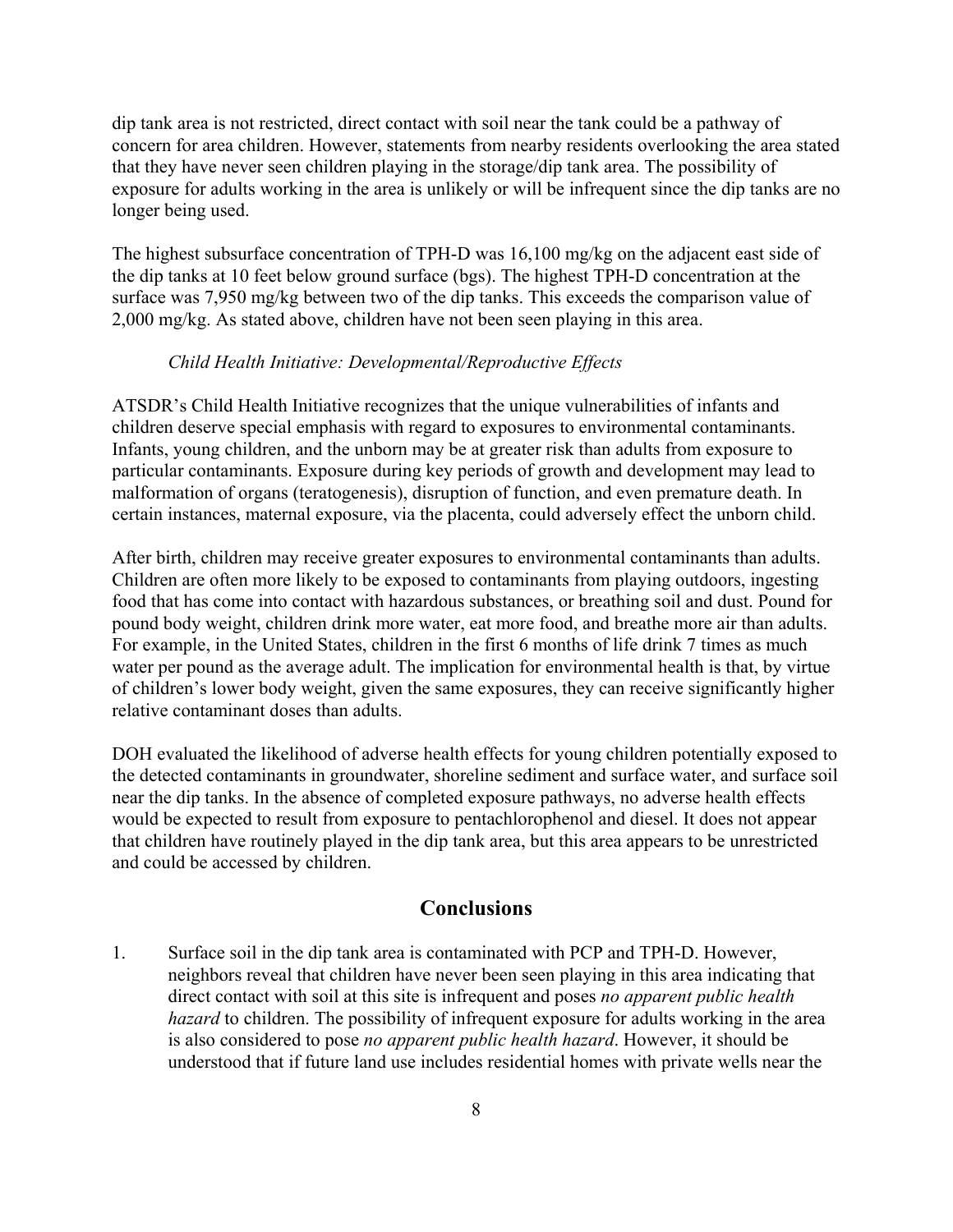former dip tanks, exposure to PCP and TPH in drinking water could be of concern.

2. Currently, the nearest drinking water well is located approximately one quarter mile southeast of the site. Although this well has not been sampled for PCP and TPH it is located crossgradient of any potential groundwater contaminant plume. Exposure to PCP and TPH in groundwater is, therefore, unlikely. Until this well is sampled, however, this pathway will be considered an indeterminate public health hazard.

### **Recommendations/Public Health Action Plan**

- 1. Contaminated soil in the dip tank area will be excavated as appropriate, thus removing a potential exposure pathway to children and adults. However, since construction generally attracts children, access to this site should be restricted during soil and groundwater remediation.
- 2. The residential drinking water well, located approximately one quarter mile southeast of the dip tanks, should be sampled and analyzed for PCP and TPH-D to ensure that this well is not impacted.
- 3. Periodic groundwater monitoring should continue in order to provide more data regarding potential offsite migration of groundwater contaminants. Another groundwater monitoring well should be installed northeast of the dip tanks assure that contaminated groundwater is not moving off-site.
- 4. DOH is available to review any new environmental data.
- 5. Copies of this health consultation will be provided to Yakima Nation Division of Natural Resources Environmental Program (YNEP), US Environmental Protection Agency (EPA), US Department of Interior-Bureau of Indian Affairs (BIA), Ecology Central Regional Office, Yakima County Health District, and Yakima Hops, Inc.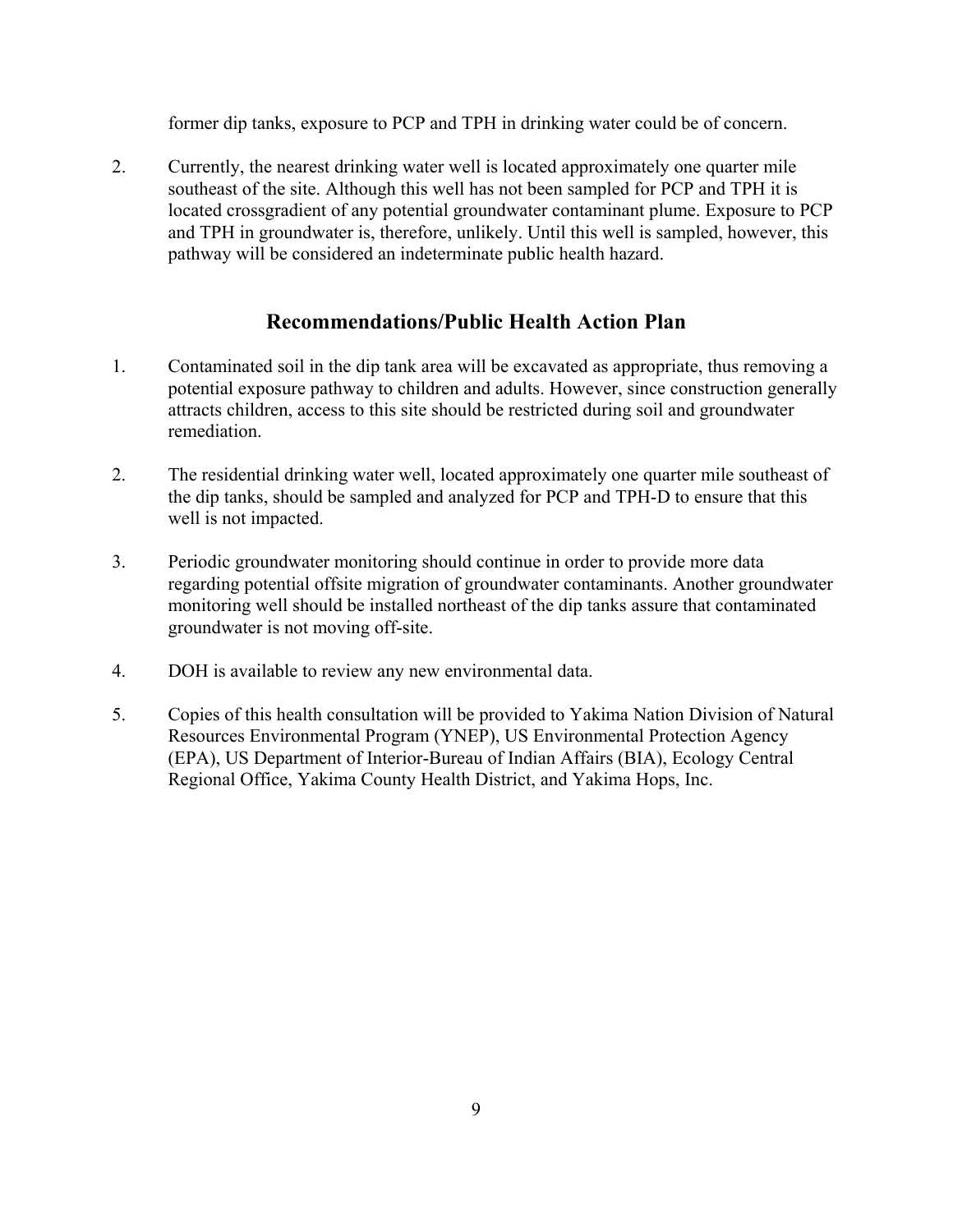## **Preparer of Report**

Stephen P. Matthews Washington State Department of Health Office of Environmental Health Assessments Site Assessment Section

#### **Designated Reviewer**

Robert Duff, Manager Site Assessment Section Office of Environmental Health Assessments Washington State Department of Health

## **ATSDR Technical Project Officer**

Debra Gable Division of Health Assessment and Consultation Agency for Toxic Substances and Disease Registry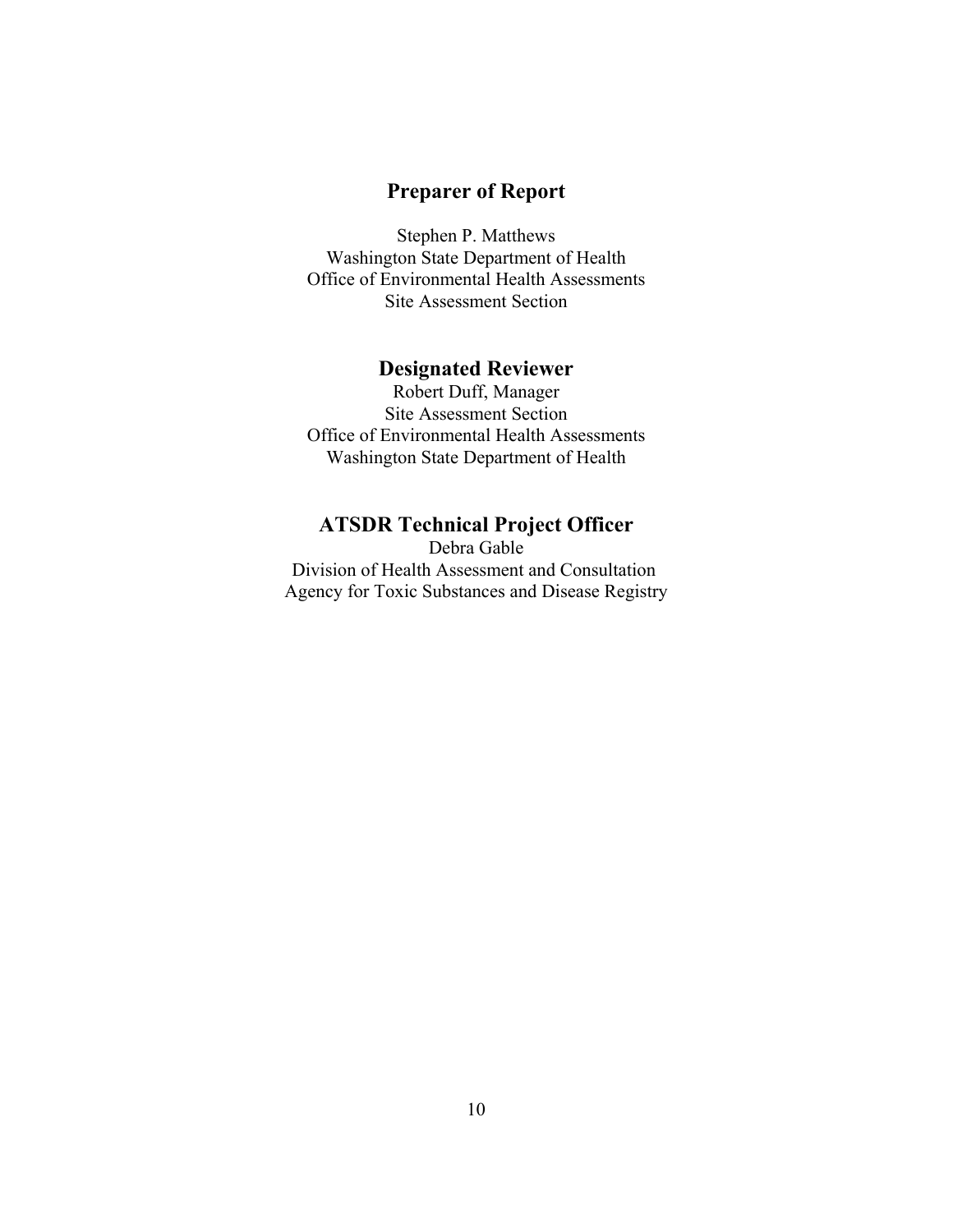## **References**

- 1. Quarterly Groundwater Monitoring Report. Third Quarter 2001. Hop Union USA, Inc., by AMEC Earth & Environmental, Inc. October 2001.
- 2. Expanded Phase II Environmental Site Assessment. Yakima Hops/Hop Union Boyville. March 2001.